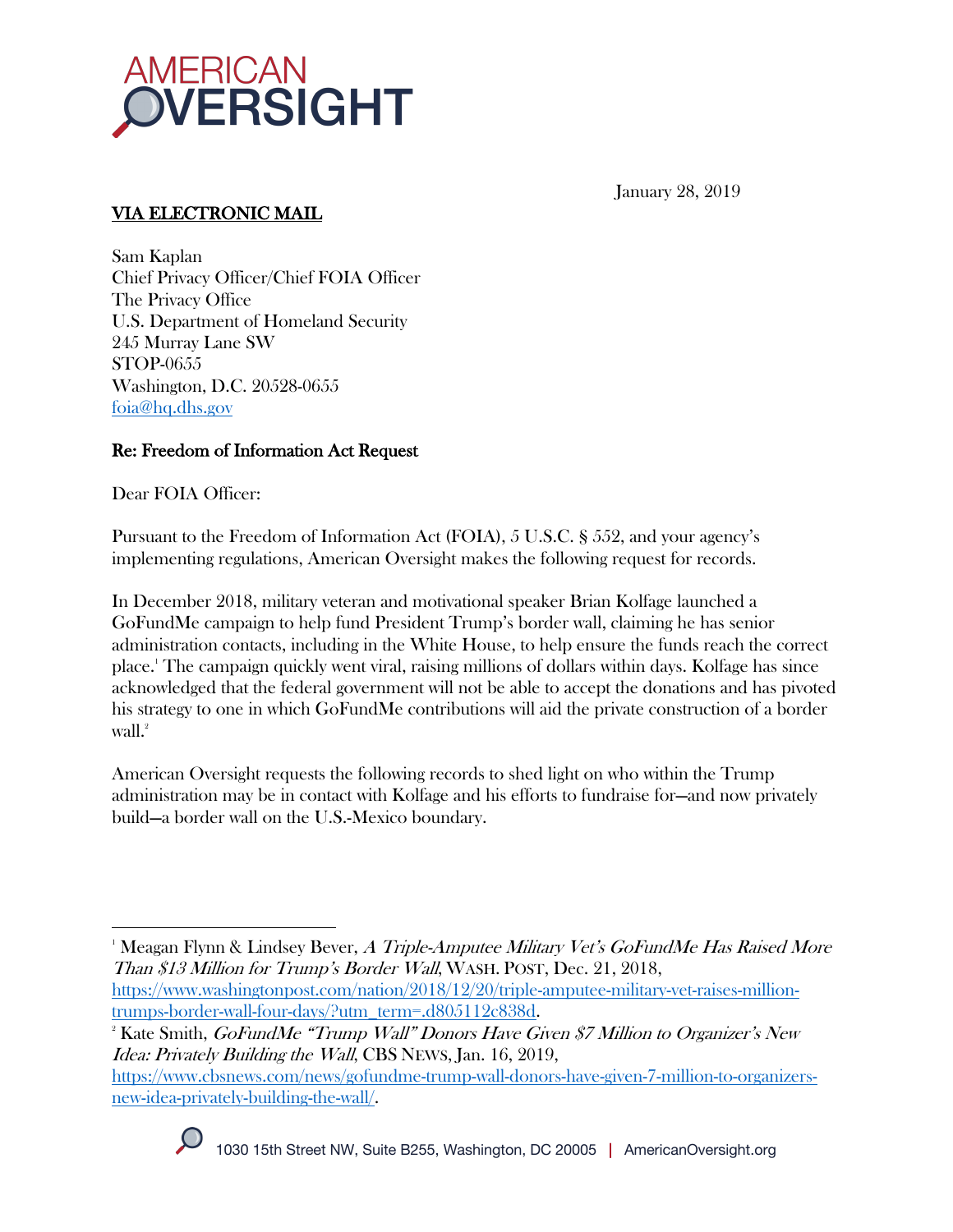#### Requested Records

American Oversight requests that the Department of Homeland Security (DHS) produce the following within twenty business days:

- 1. All records reflecting communications (including letters, memoranda, electronic mail and attachments, calendar invitations or entries, and handwritten or electronic notes from meetings) between any DHS officials and Brian Kolfage—or any representative or affiliate of Brian Kolfage, his GoFundMe campaign, or his organization, "We Build the Wall, Inc.," including but not limited to those individuals specified below:
	- i. Brian Kolfage (including email addresses bkolfage@gmail.com or bkolfage@yahoo.com)
	- ii. Robert S. Spalding III
	- iii. John Daniel Moran, Jr.
	- iv. Erik Prince
	- v. Kris Kobach
	- vi. Mary Ann Mendoza
	- vii. David Alexander Clarke, Jr.
	- viii. Tom Tancredo
	- ix. Steve Ronnebeck
	- x. Dustin Stockton
	- xi. Tiffiny Ruegner
	- xii. Jennifer Lawrence
	- xiii. Amanda Shea
	- xiv. Sara Carter
	- xv. Anyone with an email address ending in @webuildthewall.us
	- xvi. Anyone with an email address ending in @briankolfage.com
- 2. To the extent not otherwise responsive to item 1, all records reflecting any agreement or contract between the U.S. Government and Brian Kolfage—or any representative or affiliate of Brian Kolfage, his GoFundMe campaign, or his organization, "We Build the Wall, Inc."
- 3. To the extent not otherwise responsive to items 1–2, records sufficient to identify any funds offered, pledged, or promised to the U.S. Government by Brian Kolfage, his GoFundMe campaign, or his organization, "We Build the Wall, Inc."
- 4. To the extent not otherwise responsive to items 1–3, records sufficient to identify any funds the U.S. Government has refused, accepted, or agreed to accept from Brian Kolfage, his GoFundMe campaign, or his organization, "We Build the Wall, Inc."
- 5. To the extent not otherwise responsive to items 1–4, records sufficient to identify any plans for, or suggestions or offers of, private construction of sections of border wall, sponsored by Brian Kolfage, his GoFundMe campaign, or his organization, "We Build the Wall, Inc."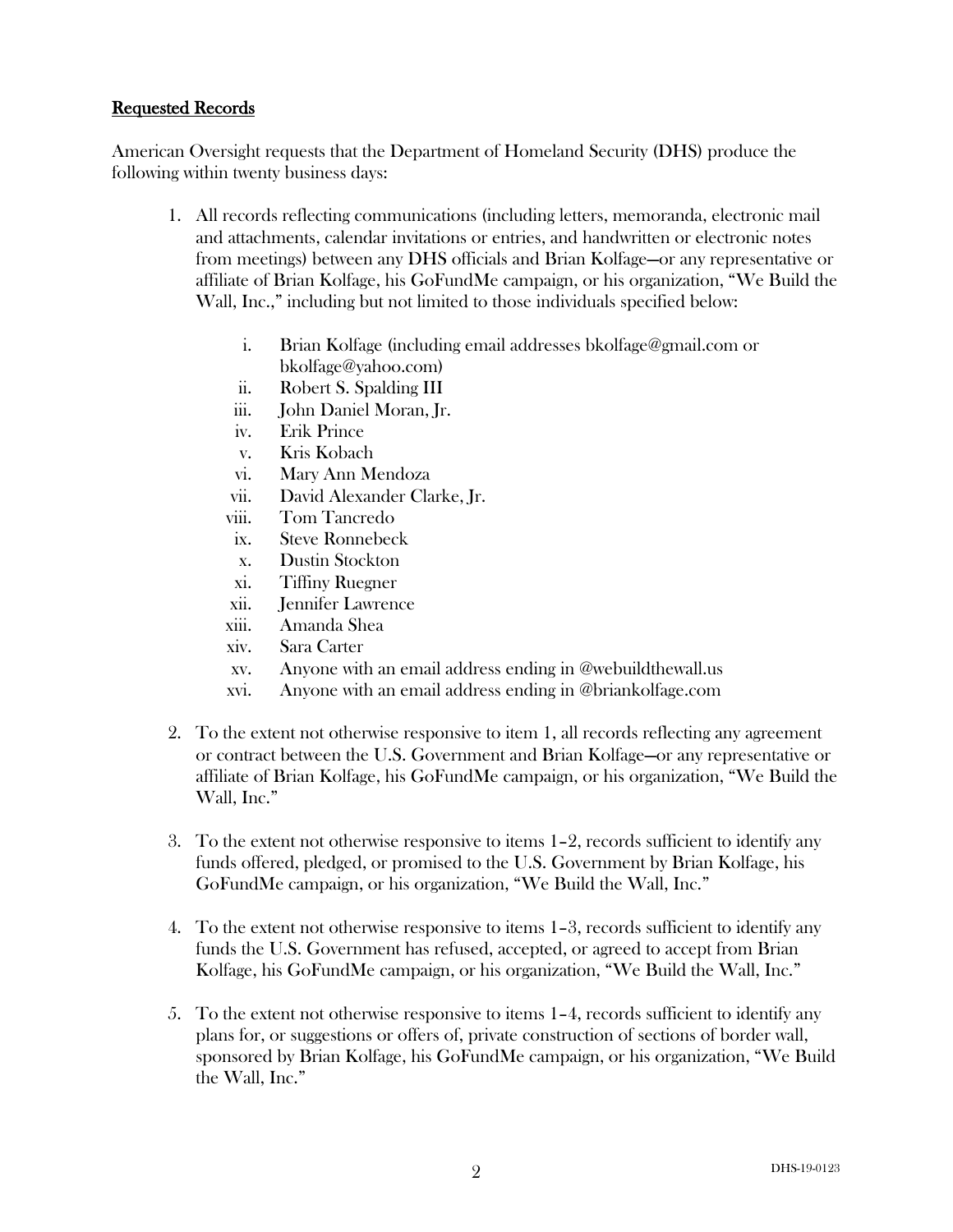American Oversight assesses that DHS is best positioned to determine the custodians most likely to possess the requested records. However, American Oversight requests that DHS search, at a minimum, the following offices and individuals:

- a. The Office of the Secretary:
	- a. Secretary Kirstjen Nielsen, and anyone acting on her behalf, such as a Deputy or Executive Assistant
	- b. Chief of Staff Chad Wolf and anyone acting on his behalf, such as a Deputy or Executive Assistant
	- c. Senior White House Adviser Frank Wuco, and anyone acting on his behalf, such as a Deputy, Chief of Staff, or Executive Assistant
- b. The Office of the General Counsel:
	- a. General Counsel John Mitnick, and anyone acting on his behalf, such as a Deputy, Chief of Staff, or Executive Assistant
- c. The Office of the Under Secretary for Management:
	- a. Under Secretary for Management, Claire Grady, and anyone acting on her behalf, such as a Chief of Staff or Executive Assistant
	- b. Deputy Under Secretary for Management, Chip Fulghum, and anyone acting on his behalf, such as a Chief of Staff or Executive Assistant
	- c. Chief Procurement Officer, Soraya Correa, and anyone acting on her behalf, such as a Deputy, Chief of Staff, or Executive Assistant
- d. The Office of the Under Secretary for Strategy, Policy, and Plans:
	- a. Acting Under Secretary James McCament, and anyone acting on his behalf, such as a Deputy, Chief of Staff, or Executive Assistant
	- b. Assistant Secretary for International Affairs Dimple Shah, and anyone acting on her behalf, such as a Deputy, Chief of Staff, or Executive Assistant
	- c. Assistant Secretary, Border, Immigration, and Trade Policy Michael Dougherty, and anyone acting on his behalf, such as a Deputy, Chief of Staff, or Executive Assistant

Please provide all responsive records from December 16, 2018, through the date the search is conducted.

In addition to the records requested above, American Oversight also requests records describing the processing of this request, including records sufficient to identify search terms used and locations and custodians searched and any tracking sheets used to track the processing of this request. If you use FOIA questionnaires or certifications completed by individual custodians or components to determine whether they possess responsive materials or to describe how they conducted searches, we also request any such records prepared in connection with the processing of this request.

American Oversight seeks all responsive records regardless of format, medium, or physical characteristics. In conducting your search, please understand the terms "record," "document," and "information" in their broadest sense, to include any written, typed, recorded, graphic, printed, or audio material of any kind. We seek records of any kind, including electronic records, audiotapes, videotapes, and photographs, as well as letters, emails, facsimiles, telephone messages, voice mail messages and transcripts, notes, or minutes of any meetings, telephone conversations or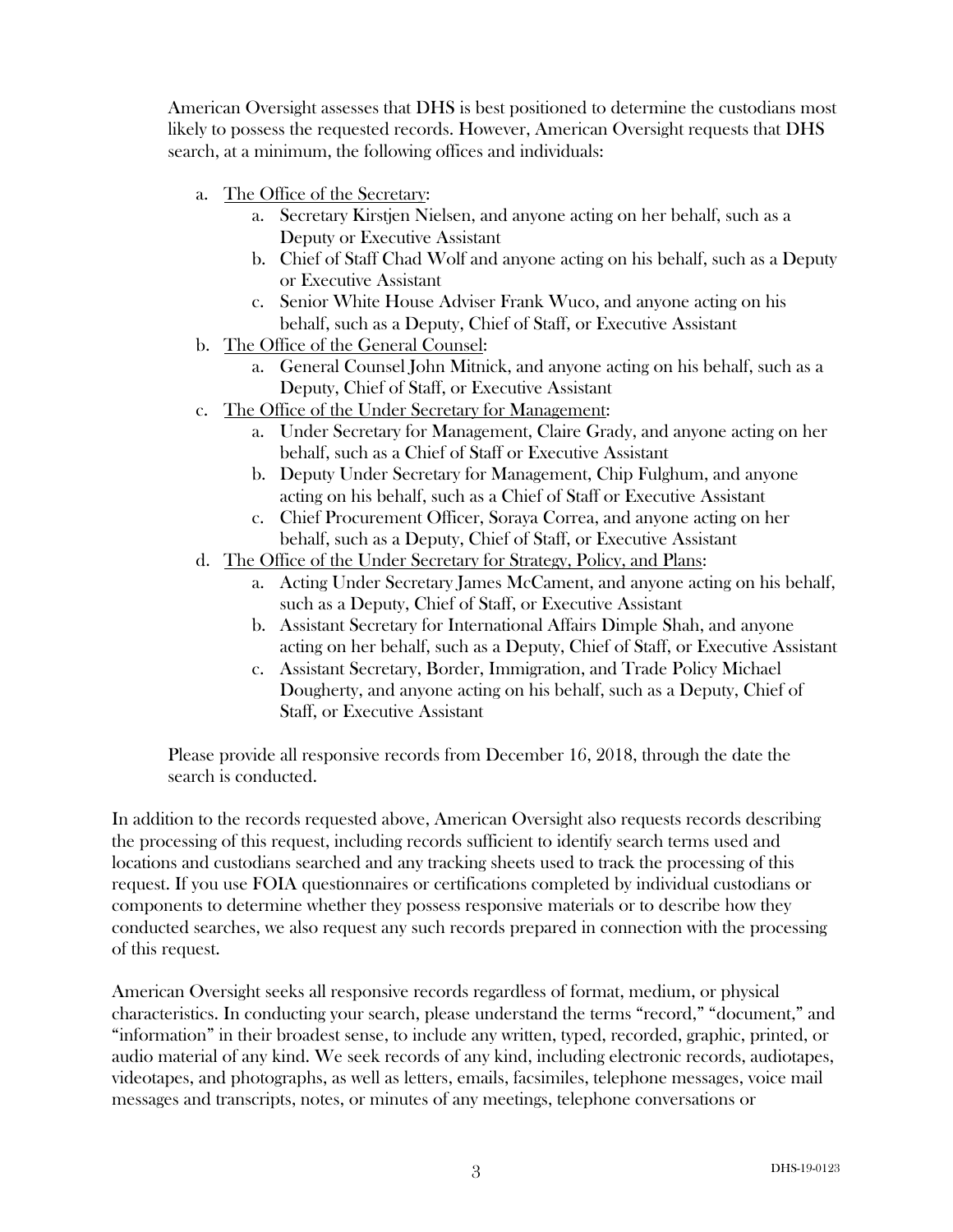discussions. Our request includes any attachments to these records. No category of material should be omitted from search, collection, and production.

Please search all records regarding agency business. You may not exclude searches of files or emails in the personal custody of your officials, such as personal email accounts. Records of official business conducted using unofficial systems or stored outside of official files are subject to the Federal Records Act and FOIA.<sup>3</sup> It is not adequate to rely on policies and procedures that require officials to move such information to official systems within a certain period of time; American Oversight has a right to records contained in those files even if material has not yet been moved to official systems or if officials have, through negligence or willfulness, failed to meet their obligations.4

In addition, please note that in conducting a "reasonable search" as required by law, you must employ the most up-to-date technologies and tools available, in addition to searches by individual custodians likely to have responsive information. Recent technology may have rendered your agency's prior FOIA practices unreasonable. In light of the government-wide requirements to manage information electronically by the end of 2016, it is no longer reasonable to rely exclusively on custodian-driven searches.<sup>5</sup> Furthermore, agencies that have adopted the National Archives and Records Administration (NARA) Capstone program, or similar policies, now maintain emails in a form that is reasonably likely to be more complete than individual custodians' files. For example, a custodian may have deleted a responsive email from his or her email program, but your agency's archiving tools would capture that email under Capstone. Accordingly, American Oversight insists that your agency use the most up-to-date technologies to search for responsive information and take steps to ensure that the most complete repositories of information are searched. American Oversight is available to work with you to craft appropriate search terms. **However, custodian** searches are still required; agencies may not have direct access to files stored in .PST files, outside of network drives, in paper format, or in personal email accounts.

Under the FOIA Improvement Act of 2016, agencies must adopt a presumption of disclosure, withholding information "only if . . . disclosure would harm an interest protected by an exemption"

 $\overline{a}$ 

2016); *cf. Judicial Watch, Inc. v. Kerry*, 844 F.3d 952, 955–56 (D.C. Cir. 2016).<br><sup>4</sup> See Competitive Enter. Inst. v. Office of Sci. & Tech. Policy, No. 14-cv-765, slip op. at 8 (D.D.C. Dec. 12, 2016) ("The Government argues that because the agency had a policy requiring [the official] to forward all of his emails from his [personal] account to his business email, the [personal] account only contains duplicate agency records at best. Therefore, the Government claims that any hypothetical deletion of the [personal account] emails would still leave a copy of those records intact in [the official's] work email. However, policies are rarely followed to perfection by anyone. At this stage of the case, the Court cannot assume that each and every work related email in the [personal] account was duplicated in [the official's] work email account." (citations omitted)).

5 Presidential Memorandum—Managing Government Records, 76 Fed. Reg. 75,423 (Nov. 28, 2011), https://obamawhitehouse.archives.gov/the-press-office/2011/11/28/presidentialmemorandum-managing-government-records; Office of Mgmt. & Budget, Exec. Office of the President, Memorandum for the Heads of Executive Departments & Independent Agencies, "Managing Government Records Directive," M-12-18 (Aug. 24, 2012), https://www.archives.gov/files/records-mgmt/m-12-18.pdf.

<sup>&</sup>lt;sup>3</sup> See Competitive Enter. Inst. v. Office of Sci. & Tech. Policy, 827 F.3d 145, 149–50 (D.C. Cir.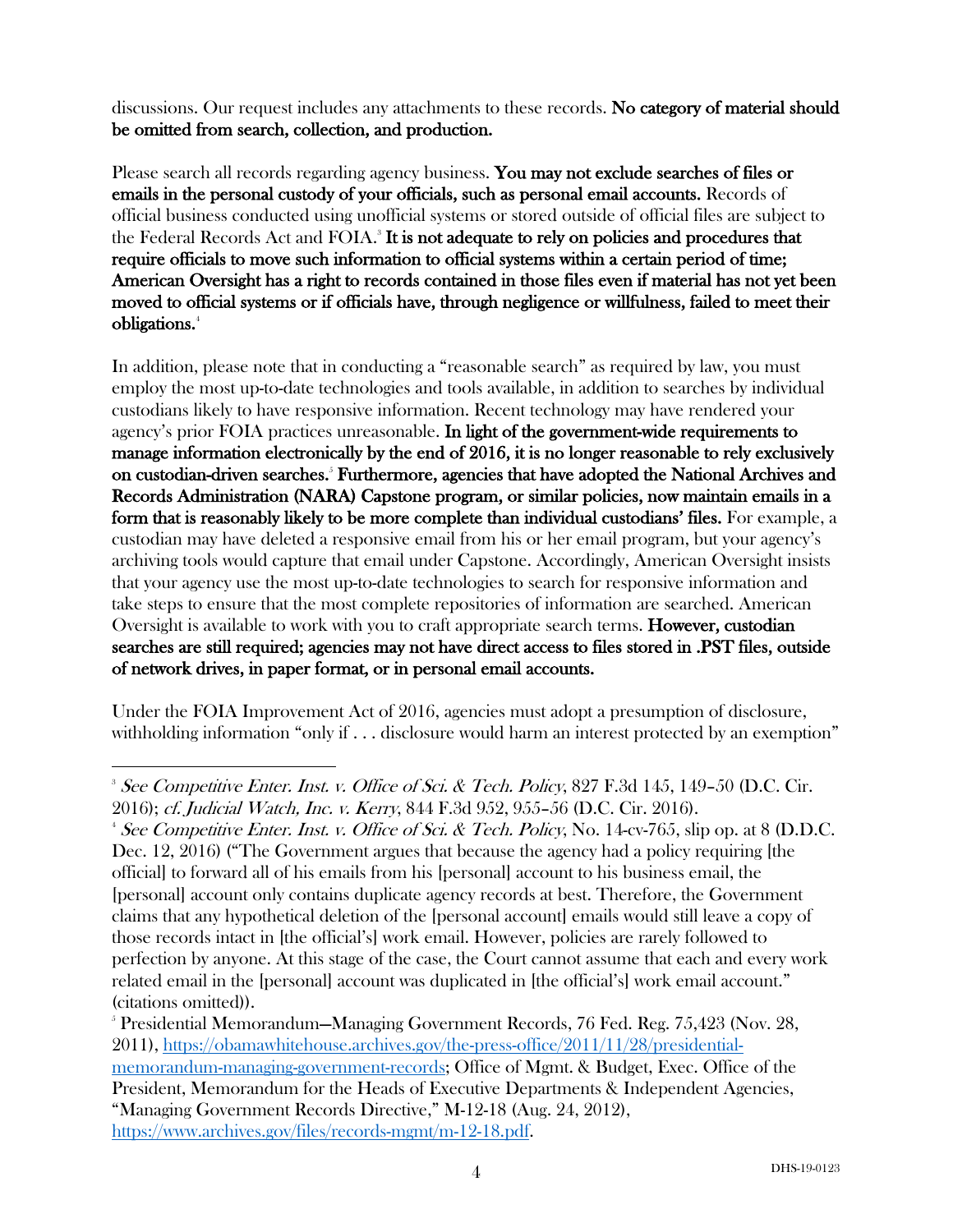or "disclosure is prohibited by law."6 If it is your position that any portion of the requested records is exempt from disclosure, American Oversight requests that you provide an index of those documents as required under *Vaughn v. Rosen*, 484 F.2d 820 (D.C. Cir. 1973), cert. denied, 415 U.S. 977 (1974). As you are aware, a *Vaughn* index must describe each document claimed as exempt with sufficient specificity "to permit a reasoned judgment as to whether the material is actually exempt under FOIA."<sup>7</sup> Moreover, the *Vaughn* index "must describe *each* document or portion thereof withheld, and for each withholding it must discuss the consequences of disclosing the sought-after information."8 Further, "the withholding agency must supply 'a relatively detailed justification, specifically identifying the reasons why a particular exemption is relevant and correlating those claims with the particular part of a withheld document to which they apply.'"<sup>9</sup>

In the event some portions of the requested records are properly exempt from disclosure, please disclose any reasonably segregable non-exempt portions of the requested records. If it is your position that a document contains non-exempt segments, but that those non-exempt segments are so dispersed throughout the document as to make segregation impossible, please state what portion of the document is non-exempt, and how the material is dispersed throughout the document.10 Claims of nonsegregability must be made with the same degree of detail as required for claims of exemptions in a *Vaughn* index. If a request is denied in whole, please state specifically that it is not reasonable to segregate portions of the record for release.

You should institute a preservation hold on information responsive to this request. American Oversight intends to pursue all legal avenues to enforce its right of access under FOIA, including litigation if necessary. Accordingly, you are on notice that litigation is reasonably foreseeable.

To ensure that this request is properly construed, that searches are conducted in an adequate but efficient manner, and that extraneous costs are not incurred, American Oversight welcomes an opportunity to discuss its request with you before you undertake a search or incurs search or duplication costs. By working together at the outset, American Oversight hopes to decrease the likelihood of costly and time-consuming litigation in the future.

Where possible, please provide responsive material in electronic format by email or in PDF or TIF format on a USB drive. Please send any responsive material being sent by mail to American Oversight, 1030 15th Street NW, Suite B255, Washington, DC 20005. If it will accelerate release of responsive records to American Oversight, please also provide responsive material on a rolling basis.

#### Fee Waiver Request

In accordance with 5 U.S.C. §  $552(a)(4)(A)(iii)$  and your agency's implementing regulations, American Oversight requests a waiver of fees associated with processing this request for records. The subject of this request concerns the operations of the federal government, and the disclosures

 $\overline{a}$  $6$  FOIA Improvement Act of 2016 § 2 (Pub. L. No. 114–185).

<sup>&</sup>lt;sup>7</sup> Founding Church of Scientology v. Bell, 603 F.2d 945, 949 (D.C. Cir. 1979).

 $^{\circ}$  *King v. U.S. Dep't of Justice,* 830 F.2d 210, 223–24 (D.C. Cir. 1987) (emphases in original).

 $9$  Id. at 224 (citing Mead Data Central, Inc. v. U.S. Dep't of the Air Force, 566 F.2d 242, 251 (D.C. Cir. 1977)).

 $10^{\circ}$  *Mead Data Central*, 566 F.2d at 261.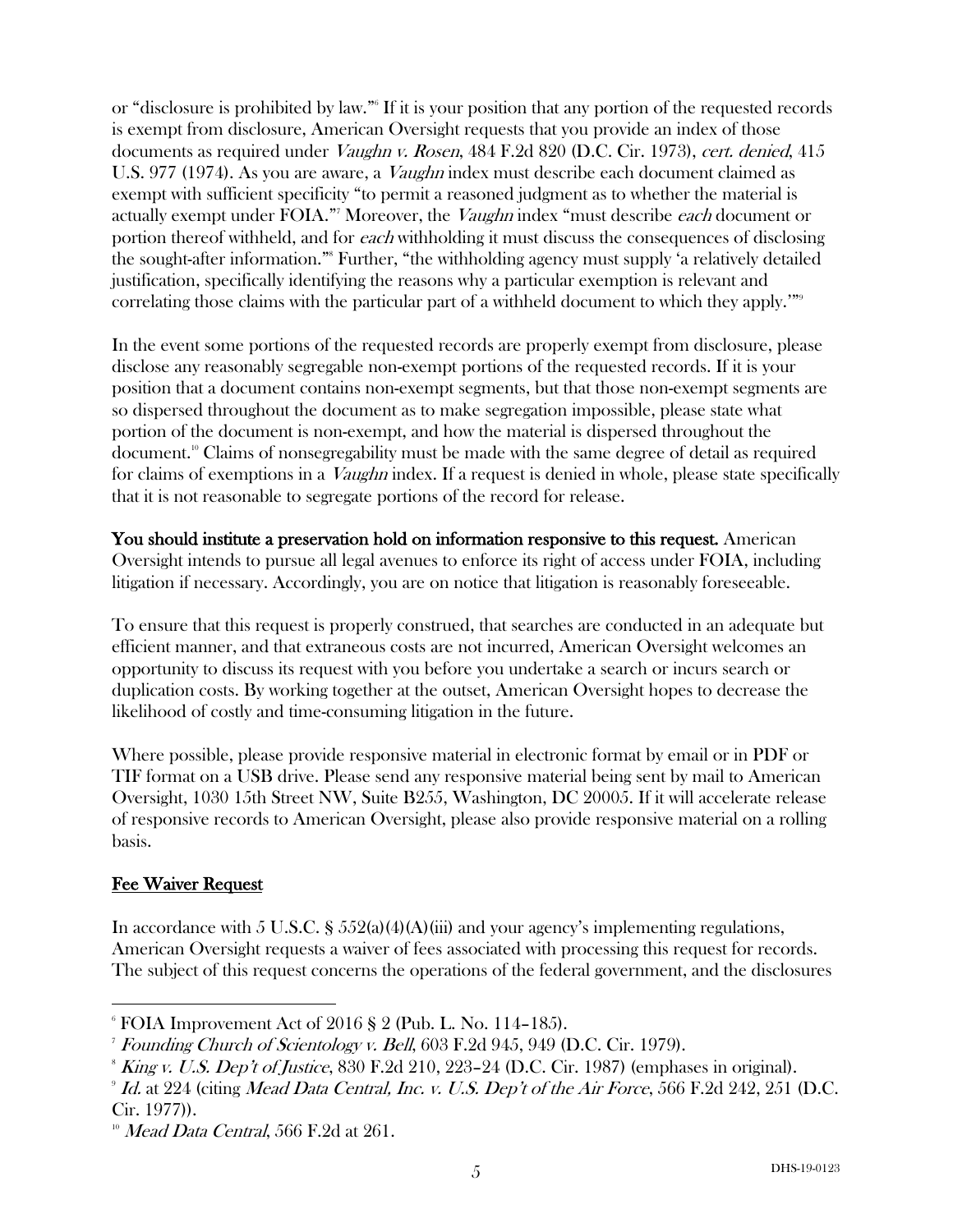will likely contribute to public understanding of those operations. Moreover, the request is primarily and fundamentally for non-commercial purposes.

American Oversight requests a waiver of fees because disclosure of the requested information is in the public interest because it is likely to contribute significantly to public understanding of activities of the government. Specifically, there has been extraordinary public interest in the administration's efforts to fund a wall or barrier along the U.S.-Mexico border, $\mu$  including whether and to what extent independent fundraising efforts—such as those by Brian Kolfage's GoFundMe campaign will play a role. <sup>12</sup> And, as discussed below, American Oversight has the capacity and intention to inform a broad audience about government activities that are the subject of these records.

This request is primarily and fundamentally not for commercial purposes, but rather the primary interest is in public disclosure of responsive records. As a 501(c)(3) nonprofit, American Oversight does not have a commercial purpose and the release of the information requested is not in

9:09 AM), https://www.reuters.com/article/us-usa-trump-mexico-idUSKBN15A1VF; Julie

Hirschfeld Davis, Trump Orders Mexican Border Wall to Be Built and Plans to Block Syrian  $Refuges, N.Y.$  TIMES, Jan. 25, 2017, https://www.nytimes.com/2017/01/25/us/politics/refugeesimmigrants-wall-trump.html; Miriam Valverde, How Trump Plans to Build, and Pay for, a Wall Along U.S.-Mexico Border, POLITIFACT (July 26, 2016, 11:53 AM),

https://www.usatoday.com/story/news/politics/2018/12/20/crowdfunding-border-wall/2373628002/; Will Sommer, People Are Sending Total Strangers Money to Build Trump's Border Wall, DAILY BEAST (Dec. 19, 2018, 10:04 PM), https://www.thedailybeast.com/people-are-sending-total-

 $\overline{a}$  $11$  See, e.g., Bart Jansen, Key Shutdown Question: How Much Border Wall Does \$5.7 Billion Buy?, USA TODAY (Jan. 23, 2019, 12:53 PM),

https://www.usatoday.com/story/news/politics/2019/01/23/how-much-border-wall-does-5-billionbuy/2657385002/; Poll: Only 7% of Voters Back Wall Funding to End Shutdown, DAILY BEAST, Jan. 23, 2019, https://www.thedailybeast.com/poll-only-7-of-voters-back-wall-funding-to-endshutdown; Glenn Kessler, Does President Trump's Border Wall Pay for Itself?, WASH. POST, Mar. 16, 2018, https://www.washingtonpost.com/news/fact-checker/wp/2018/03/16/does-presidenttrumps-border-wall-pay-for-itself/?utm\_term=.b78f3379019c; Trump Says He Is Willing to 'Close Government' to Build Mexico Wall, BBC NEWS, Aug. 23, 2017,

https://www.bbc.com/news/world-us-canada-41020779; Steve Hollan & Miguel Gutierrez, U.S.- Mexico Crisis Deepens as Trump Aide Floats Border Tax Idea, REUTERS (Jan. 26, 2017,

https://www.politifact.com/truth-o-meter/article/2016/jul/26/how-trump-plans-build-wall-along-us-

mexico-border/.<br><sup>12</sup> See, e.g., Flynn & Bever, *supra* note 1; Smith, *supra* note 2; Jessica Estepa & Christal Hayes, A GoFundMe Campaign Wants to Raise Money for a Border Wall. But It Isn't That Simple, USA TODAY (Dec. 20, 2018, 1:16 PM),

strangers-money-to-build-trumps-border-wall; Bradford Betz, Border Wall Effort Getting Boost from US Sheriffs' Crowdfunding Site, FOX NEWS, Sept. 20, 2018,

https://www.foxnews.com/us/border-wall-effort-getting-boost-from-us-sheriffs-crowdfunding-site; Curt Brown, Mass. Sheriff Hodgson Leads Crowdfunding Effort to Fund Border Wall, PROVIDENCE JOURNAL (Sept. 6, 2018, 11:59 AM),

https://www.providencejournal.com/news/20180906/mass-sheriff-hodgson-leads-crowdfundingeffort-to-fund-border-wall; Not Clear How U.S. Would Get Money from Border Wall Fundraiser, ASSOCIATED PRESS, Dec. 21, 2018,

https://www.apnews.com/4d33cbaaac2745059175bbbcc3031d11.